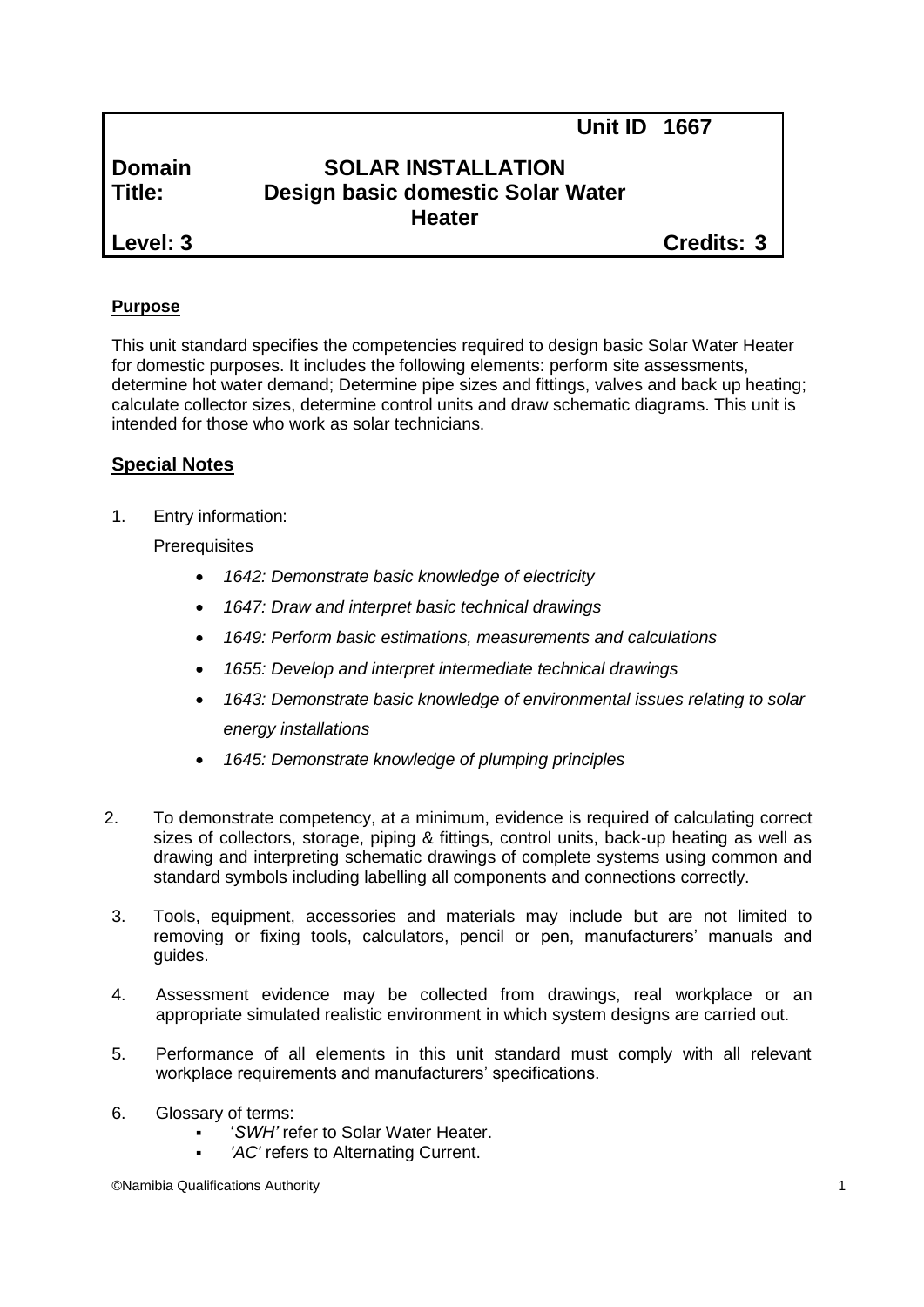- *'DC'* refers to Direct Current.
- 7. Regulations and legislation relevant to this unit standard include the following:
	- Labour Act No. 11 of 2007.
		- Petroleum Products and Energy Amendment Act No. 2 of 2005.
	- National Energy Fund Act of 2000.
	- Gas Act (Draft 2b).
	- Occupational Health and Safety Regulations No. 18, 1997 and all subsequent amendments.
	- ISO 14001 (Environmental Management Standard) and all subsequent amendments to any of the above.

## **Elements and Performance Criteria**

## **Element 1: Perform Site Assessment**

## **Range**

Site assessment may include but is not be limited to workplace inspection, equipment defect identification, assessment of conditions and hazards and determination of work requirements.

## **Performance criteria**

- 1.1. Angle of the roof is calculated and determined.
- 1.2. Factors affecting solar power generation are determined and listed.
- 1.3. Integration of SHS with the existing networks is determined.
- 1.4. Condition of the roof is established.

# **Element 2: Determine hot water demand**

## **Range**

Hot water demand included but not limited to the domestic use.

# **Performance criteria**

- 2.1 Number of household members is determined.
- 2.2 Average hot water usages is determined.
- 2.3 Peak hours for hot water usage is determined.

## **Element 3: Determine pipe sizes and fittings, valves and back up heating**

# **Range**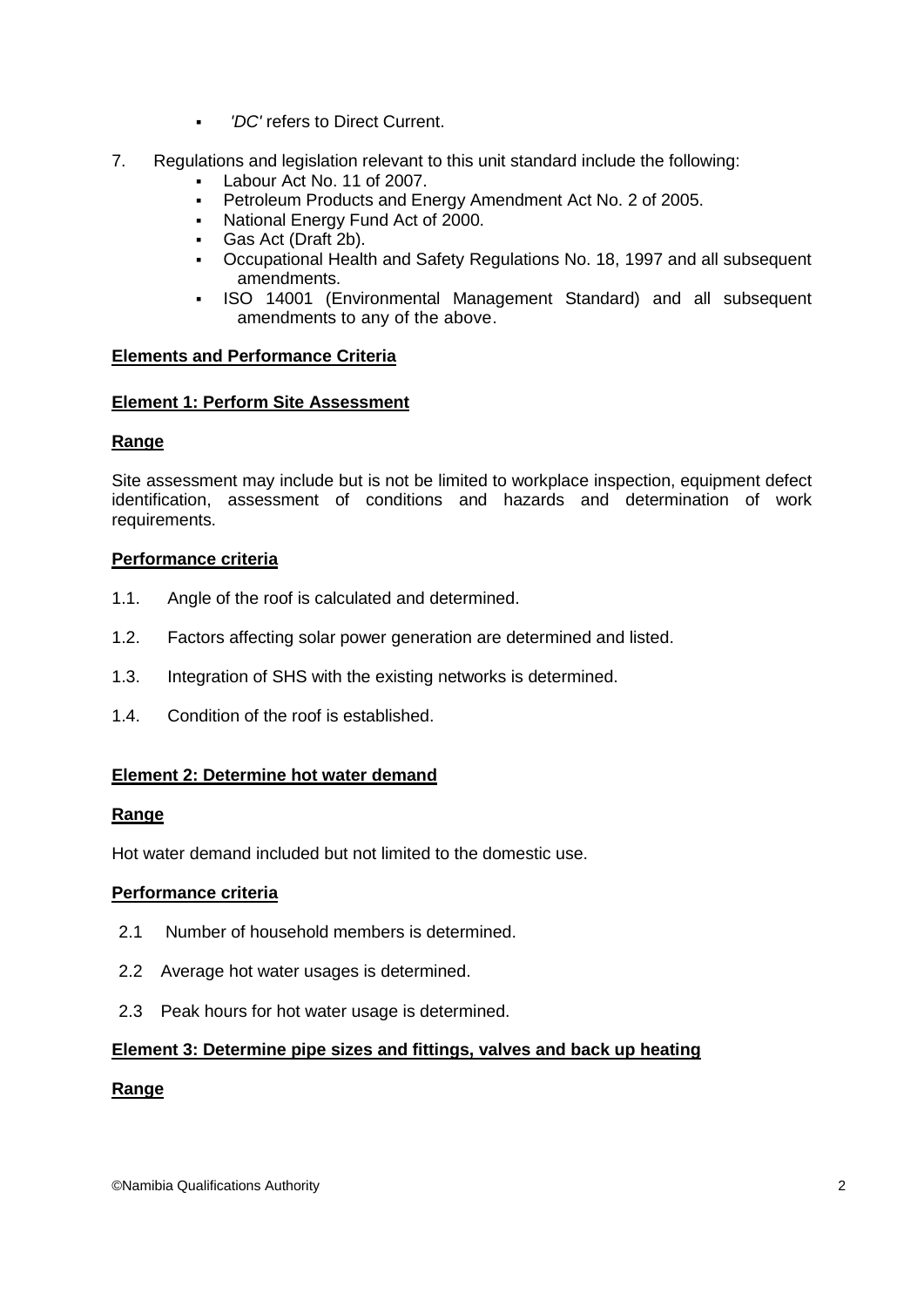Valves and flow control devices include stop valves and may include flow control valves, non-return valves and pressure and temperature control valves. Back up heating refers to but is not limited to electrical back up.

## **Performance criteria**

- 3.1 Pipe size and length are calculated.
- 3.2. Required valves are selected.
- 3.3. Correct fittings are selected.
- 3.4. Back up heating is selected.

## **Element 4: Calculate the collectors size**

## **Range**

Collector size is calculated and appropriate application such as water heater; space heating; cooling are included but not limited to collector types such as evacuated tube, flat plate.

## **Performance criteria**

- 4.1. Water demand is determined.
- 4.2. Collector type is determined according to suitability.
- 4.3. Peak hours for hot water usage is determined.
- 4.4. Correct tank size is determined.

## **Element 5: Determine control units**

## **Range**

Control units may include but is not limited to; flow meters and temperature and pressure valves.

## **Performance criteria**

- 5.1 Power demand determined.
- 5.2. Type of system AC or DC determined.

#### 5.3. Factors affecting control units are determined **Element 6: Draw a schematic diagram**

## **Range**

Schematic diagram may include the general outlay of the system with all components indicated by standard symbols and may be labelled.

©Namibia Qualifications Authority 3